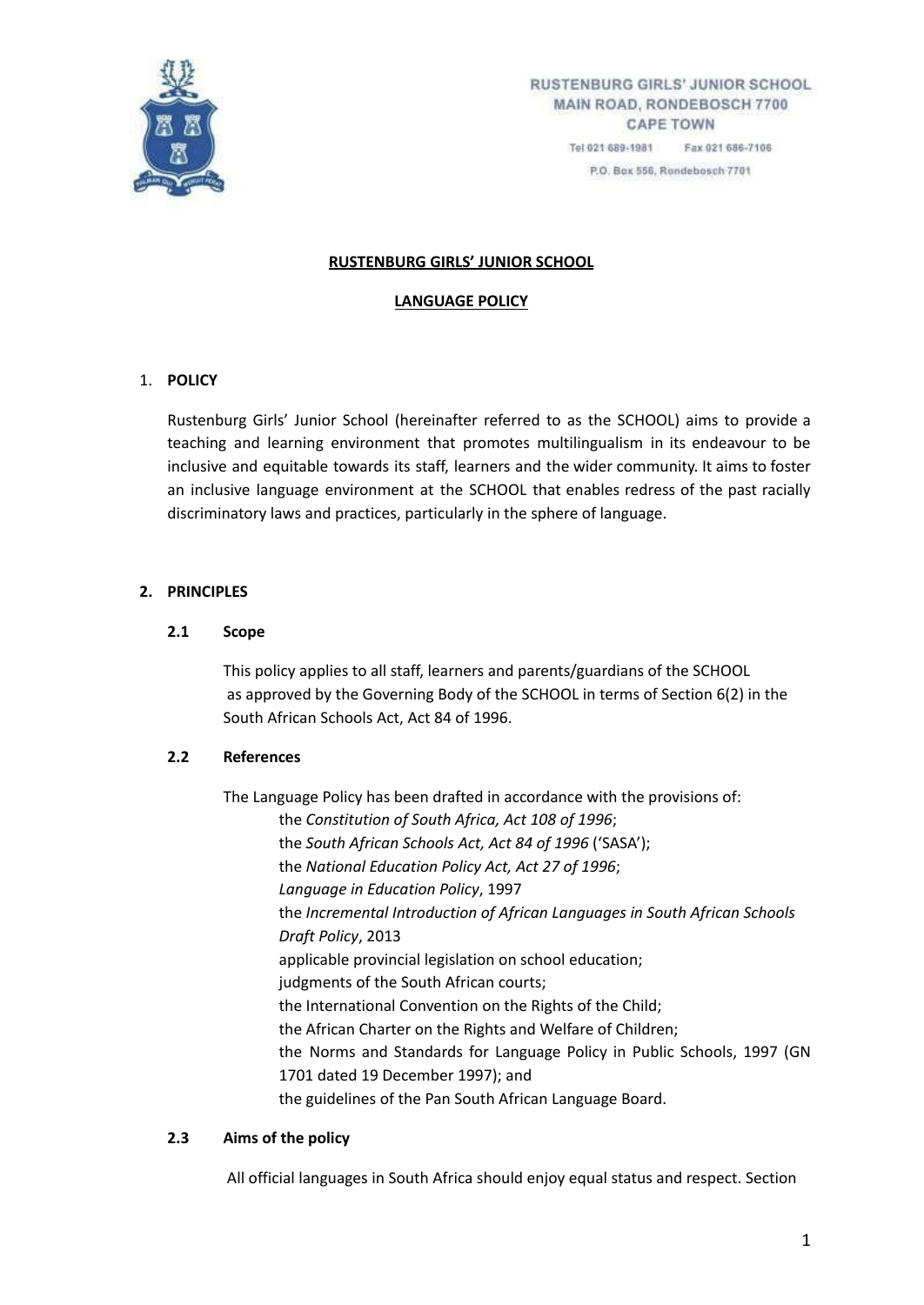29(2) of the Constitution states the following: "Everyone has the right to receive education in the official language or languages of their choice in public educational institutions where that education is reasonably practicable." Therefore, the SCHOOL undertakes to ensure effective access and implementation thereof by considering practical educational alternatives that achieve equity, inclusion and the redress of the results of past racially discriminatory laws and practices.

As part of the SCHOOL's larger Inclusivity, Diversity and Transformation objectives, the SCHOOL aims to do the following:

- 2.3.1 To promote multilingualism and multiculturalism within the SCHOOL to foster the creation and appreciation of cultural awareness
- 2.3.2. To promote a culture of inclusivity at the SCHOOL
- 2.3.3 To strengthen learners' multilingual language proficiency in enabling and enhancing social cohesion and economic empowerment and expand opportunities for the development of African languages as a significant way of preserving heritage and culture
- 2.3.4 To improve proficiency in and utility of the African languages, and the appreciation thereof
- 2.3.5 To add academic and educational value, and lay the necessary foundation for learners to confidently access opportunities offered at secondary and tertiary education level

#### **2.3 Language in Education**

In developing this language policy, the SCHOOL recognises that it is primarily by interaction through language that knowledge, skills, attitudes and values of groups and individuals within an institution are developed. The importance of language in the educational process is therefore the starting point as it is through this medium that learners interact with other learners, their teachers and the general management of the SCHOOL.

#### **2.4 Background**

- 2.4.1 In drafting this policy, the following factors have been considered:
	- 2.4.1.1 The interests of the learners
	- 2.4.1.2 The interests of the SCHOOL community
	- 2.4.1.3 The interests of the community in which the SCHOOL is located and the broader South African context
	- 2.4.1.4 The capacity of the SCHOOL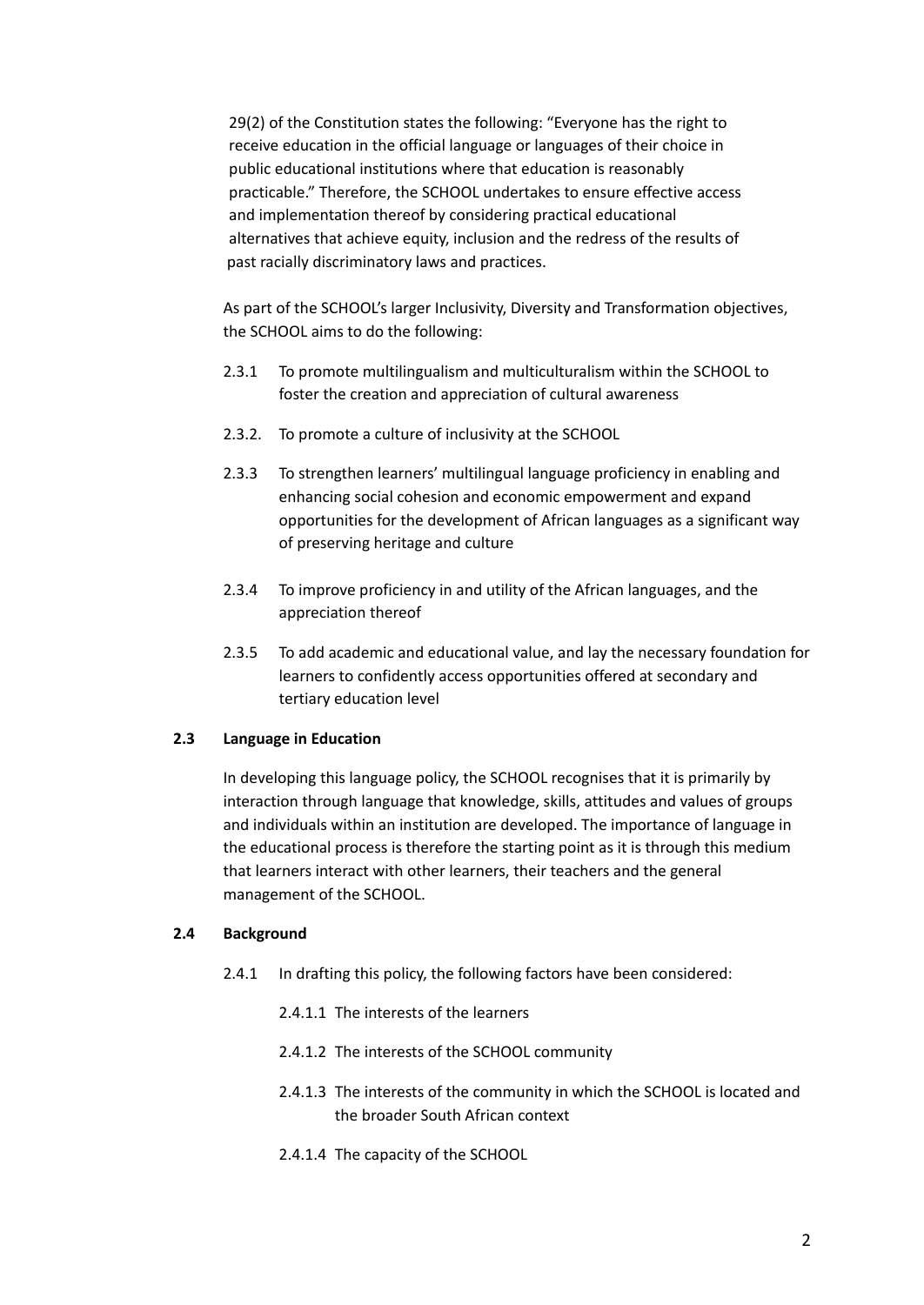- 2.4.1.5 The resources and staff available to the SCHOOL
- 2.4.1.6 Research and best practice with regard to language in education
- 2.4.2 This policy shall at all times be interpreted in line with the best interests of all learners concerned.
- 2.4.3 The governing body of the SCHOOL reserves its rights to review and amend this policy in furtherance with the aims and objectives of the SCHOOL as well as any applicable laws that may arise.

#### **2.5 Language of Teaching, Learning, Assessment and Communication**

- 2.5.1 The Language of Learning and Teaching (LOLT) at the SCHOOL is English, except for the additional languages offered.
- 2.5.2 The Language of Assessment will be English for all subjects, except for the additional languages offered.
- 2.5.3 The Language of written communication with parents shall be English with the inclusion of isiXhosa and Afrikaans as much as possible.
- 2.5.4 In engagements and meetings between staff and parents, where there is a mismatch between the home languages, parents are invited to bring an interpreter.
- 2.5.5 Signage on the SCHOOL property will appear in English. The SCHOOL will endeavour to give an equal representation of isiXhosa and Afrikaans, where possible.
- 2.5.6 Official school documents will be available in English. The SCHOOL will endeavour to translate such documents into isiXhosa and Afrikaans, where possible.

# **2.6 Development and Promotion of Multilingualism**

- 2.6.1 The SCHOOL currently promotes multilingualism by presenting English Home Language, Afrikaans First Additional Language and isiXhosa Second Additional Language. Time allocations for these subjects will be in accordance with that stipulated by the Department of Basic Education as outlined in the relevant curriculum.
- 2.6.2 The SCHOOL acknowledges the rich language resources that learners bring to the school and endeavours to extend these through wider school programmes.
- 2.6.3 From time to time, special events and awards will be planned which draw attention to the rich cultural heritage of our country and the diverse languages of its people as part of the SCHOOL's plans to promote official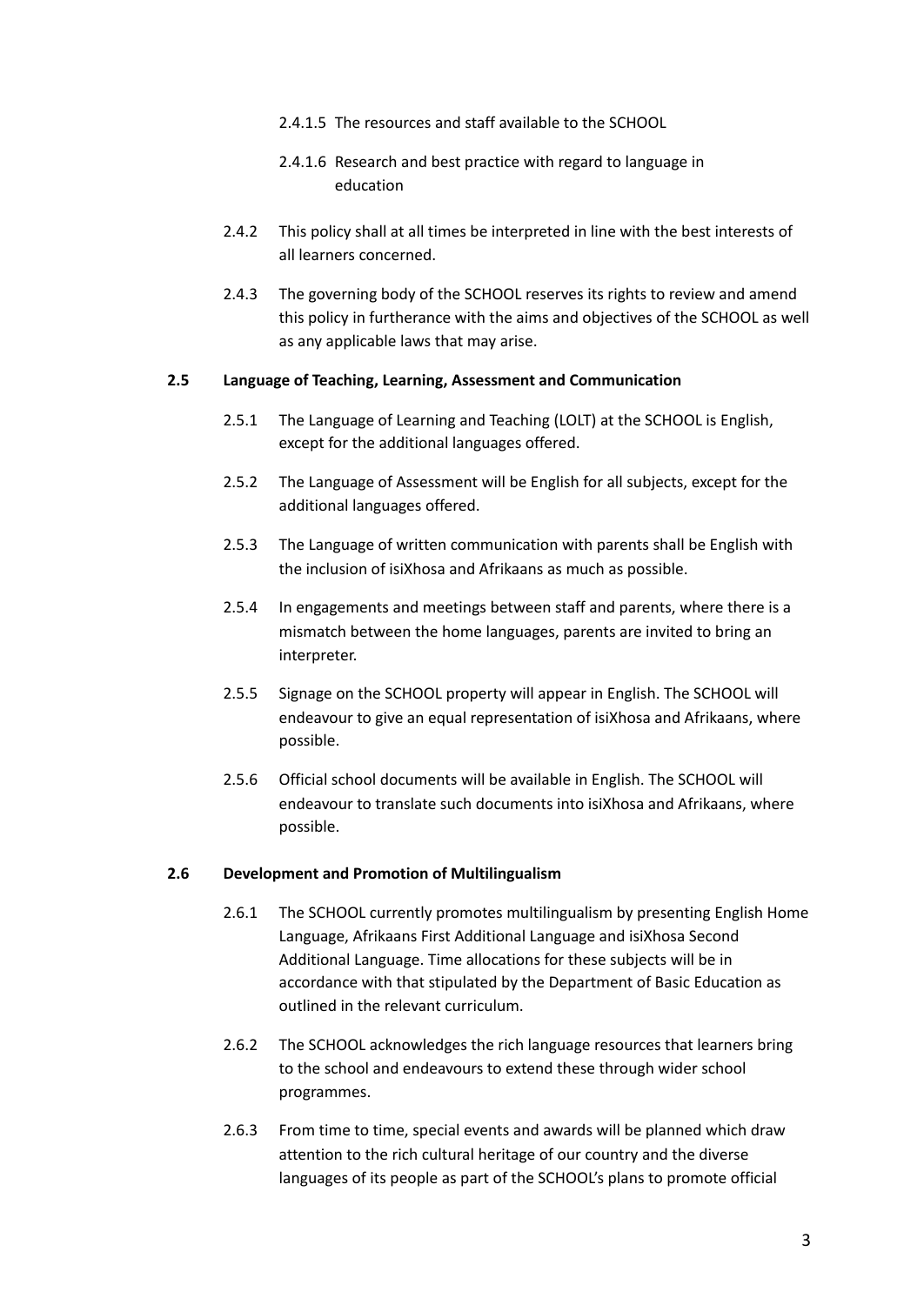South African Languages.

- 2.6.4 Although English will be the language of communication at formal SCHOOL events, Afrikaans and isiXhosa will be included as much as possible.
- 2.6.5 Learners, staff and parents/guardians are encouraged to speak in the language they choose to ensure inclusivity of all languages at the SCHOOL.
- 2.6.6 The SCHOOL will encourage involvement in various opportunities for learners and employees to enrich their ability to speak more languages through peer teaching, language clubs, bi-/tri-lingual plays, language games, book/reading clubs, trilingual assemblies, shared reading, etc.
- 2.6.7 All educators at the SCHOOL take reasonable steps to inform learners on the importance of multilingualism and to promote respect for all languages.
- 2.6.8 The SCHOOL will endeavour to add to and further develop its existing resources that expose learners to multilingualism and use such resources to support and enhance conceptual development and promote inclusion and appreciation of all languages
- 2.6.9 Educators are encouraged to draw on their own multilingual knowledge and skills, as well as those of colleagues, parents and learners.
- 2.6.10 Proficiency in other South African languages other than English will be viewed favourably during recruitment processes when appointing staff.

# 2.7 **Future Language Subject Offering**

- 2.7.1 The SCHOOL recognises its critical role in achieving the transformation objectives as enshrined in the Constitution. Language is key to building an equitable and inclusive school community where the languages of all stakeholders, particularly multilingualism, is celebrated. Therefore, the SCHOOL will undertake to redress its language subject offering.
- 2.7.2 English Home Language will be compulsory for all learners.
- 2.7.3 The SCHOOL commits to strengthening the quality of teaching and learning of all languages currently offered, especially Afrikaans First Additional Language and isiXhosa Second Additional Language, to enhance proficiency in all three languages spoken predominantly in the Western Cape.
- 2.7.4 The SCHOOL commits to phasing in the teaching of isiXhosa at a First Additional Language level, bearing in mind that legislated subject requirements as contained in the curriculum will need to be adhered to in respect of appropriate teaching time, assessments, teacher training and the provision of learning and teaching support materials (LTSM).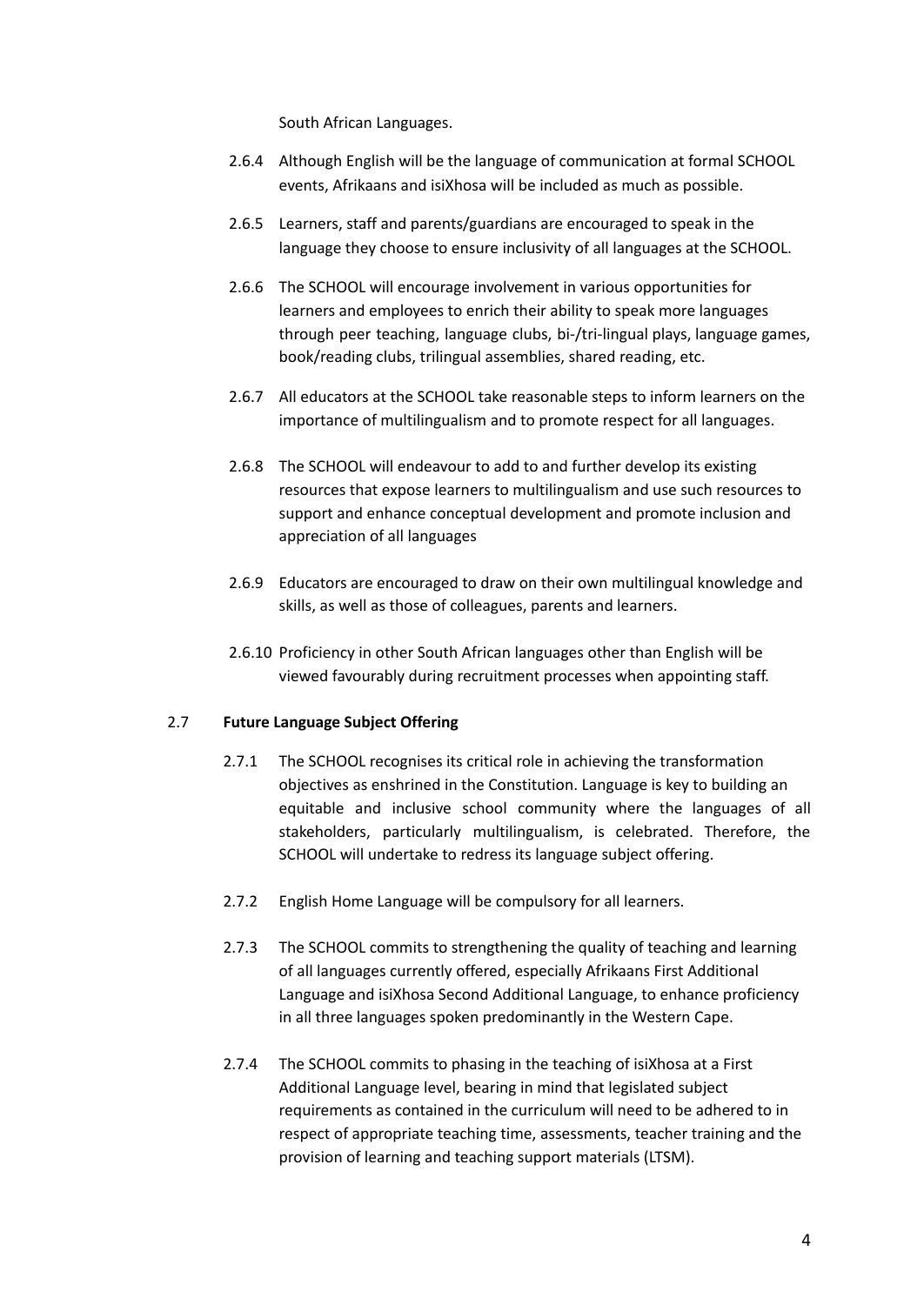- 2.7.4.1 Both Afrikaans and isiXhosa will be compulsory for all Foundation Phase learners and treated equitably at First Additional Language level. Planning and preparation will commence in January 2022 with the view to commence incremental implementation from January  $2023:$ 
	- 2.7.4.1.1 January 2023: Grades R & 1
	- 2.7.4.1.2 January 2024: Grade 2
	- 2.7.4.1.3 January 2025: Grade 3
- 2.7.4.2 The SCHOOL will continue to offer English Home Language, Afrikaans First Additional Language and isiXhosa Second Additional Language in the Intermediate/Senior Phase with a focus on strengthening isiXhosa SAL. The incremental introduction of isiXhosa as a First Additional Language will take place. Both Afrikaans and isiXhosa will be compulsory for all Intermediate/Senior Phase learners and treated equitably at First Additional Language level. Planning and preparation will commence in January 2023 with the view to commence incremental implementation in January 2024:

| 2.7.4.2.1 | January 2024: Grade 4 |
|-----------|-----------------------|
| 2.7.4.2.2 | January 2025: Grade 5 |
| 2.7.4.2.3 | January 2026: Grade 6 |
| 2.7.4.2.4 | January 2027: Grade 7 |

- 2.7.5 The SCHOOL will seek to employ specialist language teachers to support and enhance the quality of teaching and learning across all subjects of the curriculum.
- 2.7.6 The SGB will endeavour to ensure that sufficient funds are set aside when the annual budget is determined each year. This will ensure the adequate provision of educators, venues and resources for the quality teaching and learning of all languages offered at the SCHOOL.
- 2.7.7 The principal and delegated staff member will monitor the academic progress of the SCHOOL to determine the impact of this policy.

# 2.8 **Admissions**

- 2.8.1 The language use and proficiency of applicants will not impede the admissions process of the SCHOOL.
- 2.8.2 Learners are expected to study all the languages offered by the SCHOOL at the relevant levels for each phase.
- 2.8.3 The SCHOOL will offer support to learners whose home language is different to the LoLT of the SCHOOL.
- 2.8.4 Parental support and engagement is imperative for all learners to develop